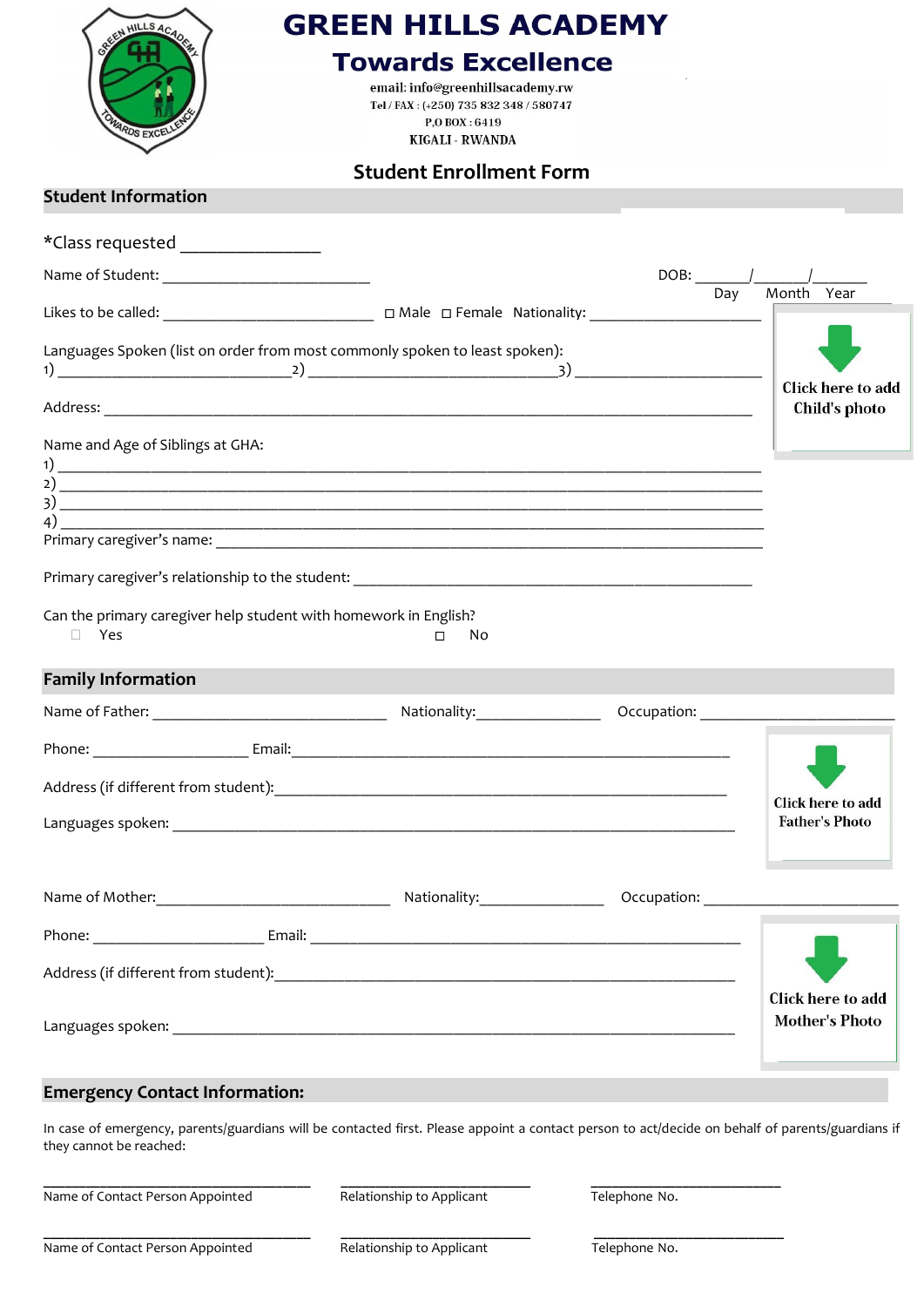# Green Hills Academy Student Enrollment Form

| <b>Educational History:</b>                                                                                                                                                                                                                                                                     |                  |                                |     |                       |                               |
|-------------------------------------------------------------------------------------------------------------------------------------------------------------------------------------------------------------------------------------------------------------------------------------------------|------------------|--------------------------------|-----|-----------------------|-------------------------------|
| This is my child's first school.                                                                                                                                                                                                                                                                |                  | Complete details below.<br>OR. |     |                       |                               |
| Name/Address of School                                                                                                                                                                                                                                                                          | Year(s) Attended | <b>Grade Level</b>             | Age | <b>Type of School</b> | Language of Instruction       |
|                                                                                                                                                                                                                                                                                                 |                  |                                |     |                       |                               |
|                                                                                                                                                                                                                                                                                                 |                  |                                |     |                       |                               |
|                                                                                                                                                                                                                                                                                                 |                  |                                |     |                       |                               |
|                                                                                                                                                                                                                                                                                                 |                  |                                |     |                       |                               |
| Has your child received support or had any prior difficulty in the following areas -<br>$\Box$ Reading<br>$\lrcorner$ Mathematics                                                                                                                                                               |                  | $\Box$ Language                |     | $\Box$ Behavior       | Developmental<br><b>Other</b> |
|                                                                                                                                                                                                                                                                                                 |                  |                                |     |                       | $\Box$ Yes<br>l No            |
| Has your child ever been expelled, suspended, or asked to leave/change school for any reason?<br>If yes to any of the above, please explain below.                                                                                                                                              |                  |                                |     |                       |                               |
|                                                                                                                                                                                                                                                                                                 |                  |                                |     |                       |                               |
|                                                                                                                                                                                                                                                                                                 |                  |                                |     |                       |                               |
| Please explain why you are changing schools.                                                                                                                                                                                                                                                    |                  |                                |     |                       |                               |
|                                                                                                                                                                                                                                                                                                 |                  |                                |     |                       |                               |
| Please add a separate sheet of paper if necessary. Non-declaration or misrepresentation of known areas of difficulty is grounds to revoke an<br>enrollment.                                                                                                                                     |                  |                                |     |                       |                               |
| Photography                                                                                                                                                                                                                                                                                     |                  |                                |     |                       |                               |
| Please note that GHA reserves the right to use images of your child for the purpose of sharing learning and activities within our school community                                                                                                                                              |                  |                                |     |                       |                               |
| including in newsletters, classroom displays, the school Facebook page, and the school website. If GHA wishes to use images of your child for<br>promotional and advertising purposes you will be contacted for approval. If you have concerns with this please put your concerns in writing to |                  |                                |     |                       |                               |
| the principal.                                                                                                                                                                                                                                                                                  |                  |                                |     |                       |                               |
| <b>Further Information</b><br>Please indicate if your child has any disability or allergy                                                                                                                                                                                                       |                  |                                |     |                       |                               |
| Please provide any further information which may be relevant to your child's enrolment.                                                                                                                                                                                                         |                  |                                |     |                       |                               |
|                                                                                                                                                                                                                                                                                                 |                  |                                |     |                       |                               |
|                                                                                                                                                                                                                                                                                                 |                  |                                |     |                       |                               |
| <b>Payment information</b>                                                                                                                                                                                                                                                                      |                  |                                |     |                       |                               |
| Who is responsible for paying your child's school fees?                                                                                                                                                                                                                                         |                  |                                |     |                       |                               |
| Father / mother / guardian<br>$\Box$                                                                                                                                                                                                                                                            |                  |                                |     | □                     | Parent's Employer             |
| If an employer pays your child's school fees please fill out the information below.                                                                                                                                                                                                             |                  |                                |     |                       |                               |
|                                                                                                                                                                                                                                                                                                 |                  |                                |     |                       |                               |
|                                                                                                                                                                                                                                                                                                 |                  |                                |     |                       |                               |
|                                                                                                                                                                                                                                                                                                 |                  |                                |     |                       |                               |
|                                                                                                                                                                                                                                                                                                 |                  |                                |     |                       |                               |
| Waiver of Liability and Terms of Agreement<br>In the event of an accident or an emergency situation, I hereby acknowledge that Green Hills Academy shall not be liable for any                                                                                                                  |                  |                                |     |                       |                               |
| injuries incurred. In case of a life threatening situation, my child will be taken to the closest suitable medical facility, and I will be                                                                                                                                                      |                  |                                |     |                       |                               |
| notified.<br>Leertify everything in this application is true to the best of my ability. Lagree to abide by the school rules and procedures. I                                                                                                                                                   |                  |                                |     |                       |                               |

I certify everything in this application is true to the best of my ability. I agree to abide by the school rules and procedures. I understand failing to follow school rule and procedures, or failing to pay my tuition fees by the due date can result in my child being suspended or expelled from GHA.

|                                       | Date: |     |            |  |
|---------------------------------------|-------|-----|------------|--|
| Name and Signature of Parent/Guardian |       | Day | Month Year |  |